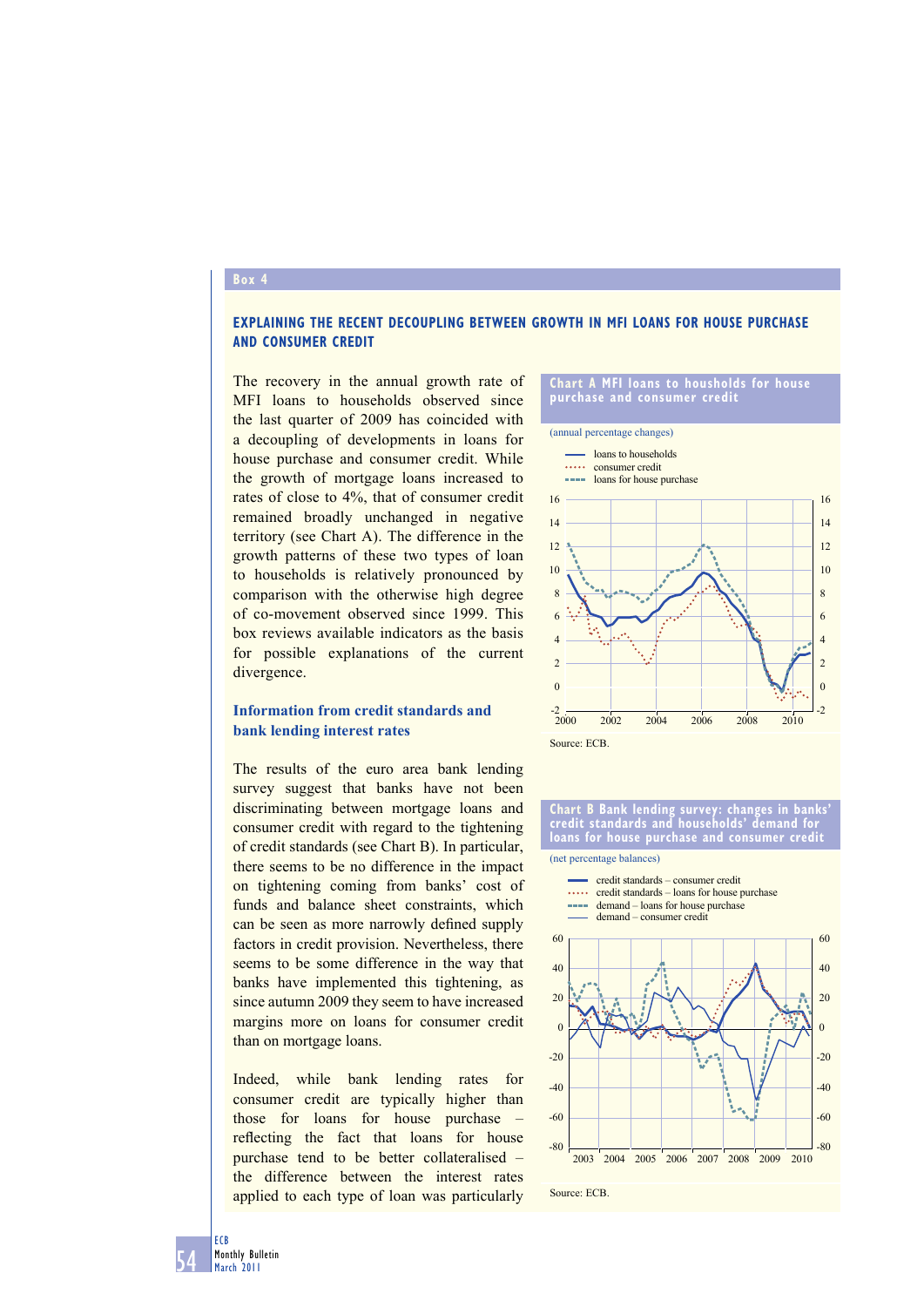Monetary and financial developments

large in the period between the second half of 2009 and the first half of 2010 when the decoupling of the two loan growth series started (see Chart C). More recently, the spread between the interest rates has been narrowing, but this has not yet resulted in a pattern of growth for consumer credit similar to that for loans for house purchase.

### **Information from demand indicators**

In the bank lending survey, banks report a broadly similar evolution in the demand for consumer and mortgage loans, with a turning point in both cases in early 2009. However, some difference remained visible, as the growth in demand for loans for house purchase became positive as of the third quarter of 2009, whereas it remained slightly negative in the case of consumer credit (see Chart B).

The relatively weak demand for consumer credit also seems to be in line with results of consumer surveys. While consumer confidence has recovered substantially since the trough reached in the fourth quarter of 2009, the willingness to make major purchases – which displays a higher correlation with consumption of durable goods and purchases of big-ticket items and hence can be expected to mirror more closely the demand for consumer credit – has declined again after an initial upturn. Much of this may be related to the developments in car sales, a prominent component in the consumption of durable goods, which were characterised by a renewed weakness in most of 2010 following the expiry of the vehicle scrapping schemes (see Chart  $D$ ).<sup>1,2</sup> Subdued growth in real household disposable income and the still very high levels of household





Sources: ECB and ECB calculations.

#### **Chart D Expected major purchases, consumer confidence and car sales**

(consumer surveys in standardised net percentage balances; car sales in annual percentage changes

expected major purchases (left-hand scale) . . . . . consumer confidence (left-hand scale)



1 For further information, see the box entitled "The effects of vehicle scrapping schemes across euro area countries" in the October 2009 issue of the Monthly Bulletin.

2 In principle, if the current negative growth in car sales is seen as holding back consumer credit growth then the strongly positive growth in car sales during the vehicle scrapping programmes should have boosted consumer credit growth. However, there are several possible reasons why this symmetry did not hold at the time. First, the scrapping programmes ultimately implied a high proportion of purchases of smaller cars, which in turn implied lower financing needs. Second, the financial incentives provided by the programmes may have implied less need to offer attractive terms and conditions in specific car finance deals. Third, the high level of liquid monetary assets held by households at the time when the scrapping programmes were in operation, and the low level at which they were being remunerated, may have led households to finance car purchases using cash rather than consumer credit.